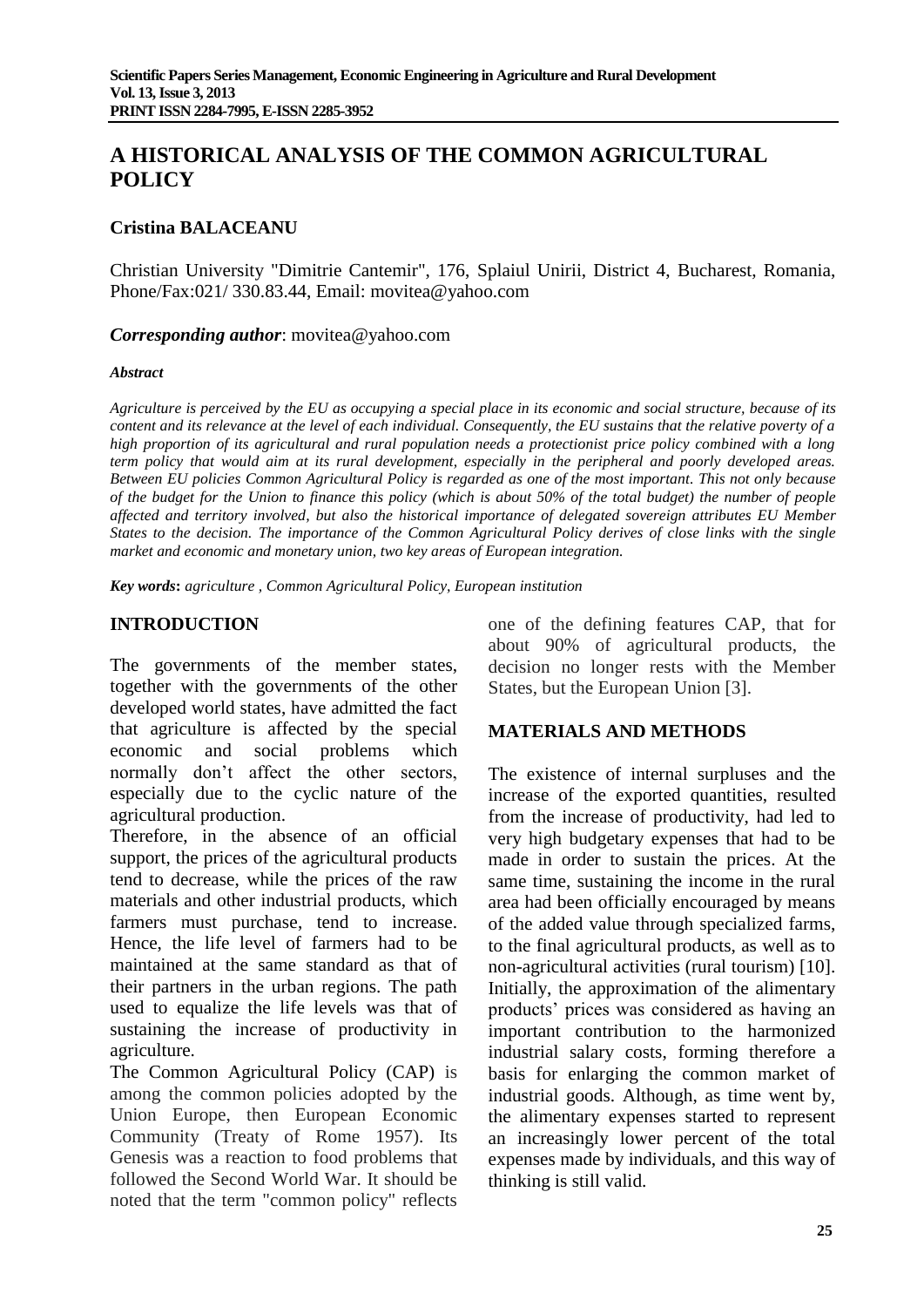CAP preparing Conference in Messina, in 1955, decided, after long debates, that agriculture should be included in the "common market" system. Once this decision made, the partners had to decide whether they wanted to apply, in the case of agriculture, only the general rules of free exchange and competition, already established for the industry, or if they had to establish separate rules for the agricultural sector.

The current model of economic and social development needs a combination of institutional strategies which are specific to the domain with innovative entrepreneurship models adapted to the societal context. Therefore, at the level of the common agricultural policy, besides the specific tools, the governance model focuses on the small scale exploitation in which the principles of the agricultural entrepreneurship are centered on the individual and his needs, engaging the community, on the one hand, and the individual, through the consume, on the other hand. According to the new directions of the CAP, the focus is on the sustainability paradigm, containing alimentation, environmental protection, protection of natural resources, the fight against climatic changes. Therefore, we can identify four fundamental changes at the CAP level:

(1) promoting the production on a small and medium scale in harmony with ecosystems, combining innovation with traditional knowledge, in order to obtain alimentary products in a sustainable manner;

(2) promoting local products, as a unique method of combining the favorable effects of acclimatization, protecting the biodiversity and promoting local alimentary products and the community's traditions, with positive economic effects;

(3) promoting local agro-alimentary systems in order to create knowledge and solidarity exchange networks between agriculturalists and city dwellers, gambling on the increase of the agricultural culture inside the urban population, especially through education and the acknowledgment of the benefits of agroalimentary products consume;

(4) promoting some ecologic agro-alimentary systems not only for reducing the dimensions of the agro-alimentary enterprises, but also for rewarding, in parallel, those who actually implement the agro-ecologic techniques, offering contributions to the community in the form of ecological services [2].

## **RESULTS AND DISCUSSIONS**

The result of these discussions was the development of separate special rules for agriculture, mainly because of the importance given to the agricultural incomes' support by the countries having a developed agriculture. As a result, in the final text of the Treaty of Rome, signed on March 5, 1957, the states agreed upon the establishment of a combination between these special rules and the general application in agriculture of common market's principles. In the Treaty, it is specified the fact that agriculture is submitted to commercial and competitive rules applied in the European Community. But these general commercial rules are abandoned or modified in many cases, by applying the 38-47 articles of the Treaty. These articles had been mainly established and developed as was of escape, which allows the establishment of monetary restrictions, market organizations, as well as controls over the goods' movement which, from an economic point of view, are contrary to the principles of free exchange that govern the rest of the Treaty. This freedom of intervening in the agricultural commerce is stipulated in the 38<sup>th</sup> article of the Treaty of Rome, which states that common market will extend over the agriculture (the rules set for establishing the common market are applicable to agricultural products), "with the exception of the contrary directives of the 39-46 articles" (Treaty of Rome, art. 38, paragraph 2) [9].

When the six members of the European Economic Community were trying to establish a common market, they were using various customs taxes, variable taxes, subventions for production and market intervening methods, so that they could protect their markets from "the negative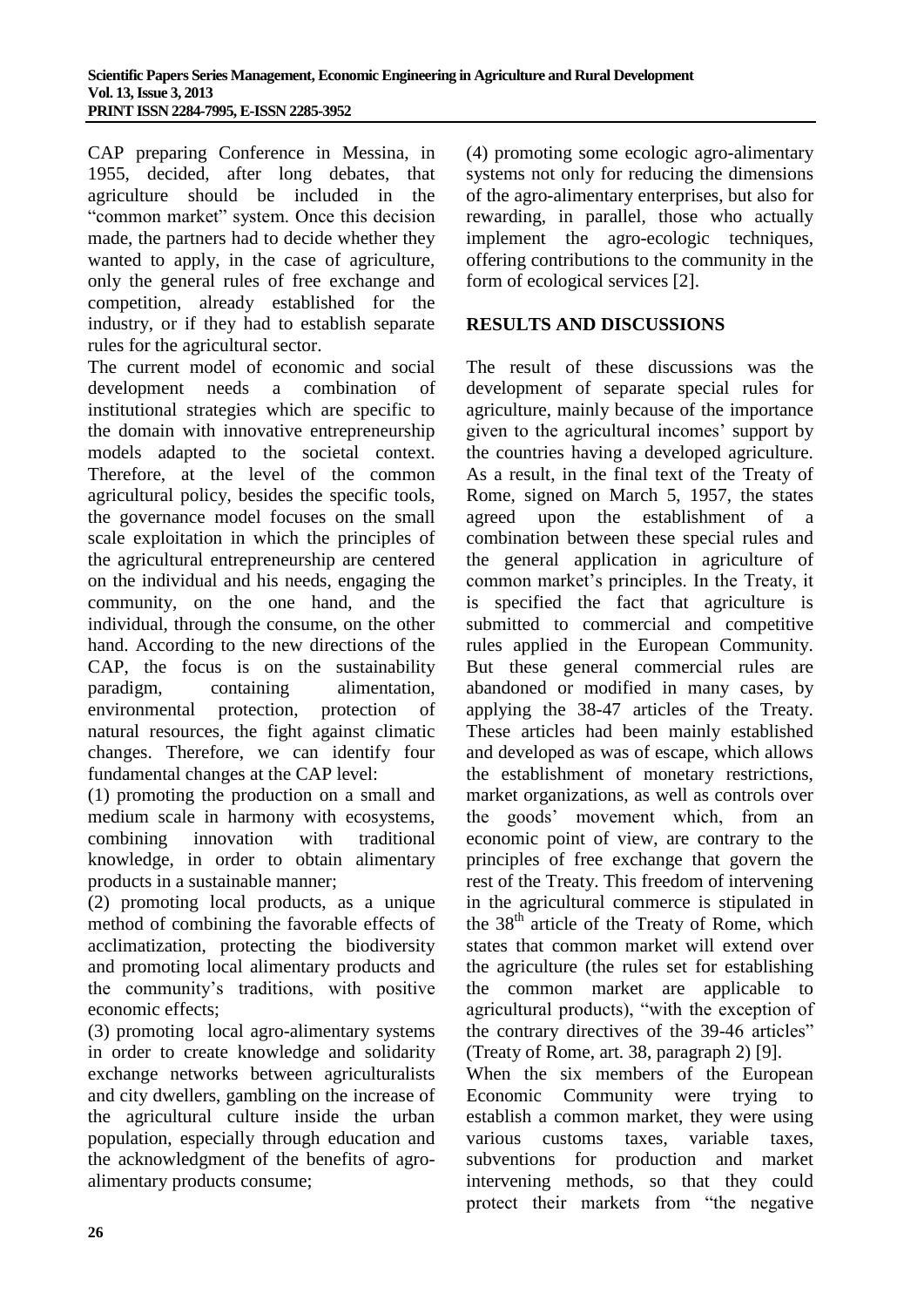effects of importations" and sustain the prices of their farmers. Therefore, it had been acknowledged the difficulty degree which is inherent for reaching the objectives established in article 39. This is why article 40 established the means that were going to be used in order to reach the harmonization of the agricultural policies. Although mainly contradictory, this article sets the principles of applying the common rules regarding the competition in the trade with agricultural products between member states and the creation of a uniform system of organizing the market at the level of the Community.

The Common Agricultural Policy is the oldest and the most integrated of the common policies adopted by the European Economic Community inside the Treaty of Rome in 1957, being actually launched in 1961. Its genesis was a reaction to the alimentary problems that had followed the Second World War, respectively the dramatic decrease of the agricultural production especially in France and Germany, followed by the increase of importations from America with negative consequences on the commercial balance.

The Common Agricultural Policy has substantially contributed to the process of economic integration, by means of fluidizing the European commerce with agricultural products, due both to the elimination of customs taxes as well as practicing the external common customs tax, which contributed to the development of production and exportations, as well as to increasing the work productivity in agriculture, the farmers' incomes, a result of the mechanization in the 1950's and the implementation of technical progress [8].

However, in the context of an increasing importance of the industrial sector and the existence of an inelastic demand in what regards the price of agricultural products, the incomes that could be obtained from agriculture are inferior to those from industry [4]. In these circumstances, in order to avoid the reopening of some older social conflicts, governments started to adopt measures for custom protection and for supporting the production, which vary in what regards their

form and intensity from one country to another.

As a result of practicing a protectionist policy, the agricultural production grew with no connection to the demand, and this thing generated surpluses especially in France for the wheat production, which had to be exported. The solution was to sign up some bilateral agreements in order to ensure the outlets. Another problem was that of the existence of an work-offer residue in agriculture, a consequence of the mechanization in this field of economy, residue that could not be absorbed by the other branches, having as consequence a decrease of the net incomes in agriculture.

All these problems culminated with the idea of a European regulation of the market for agricultural products (initiated in Holland) that would guarantee the stability and continuity of exportations, as well as the protection of farmers' incomes.

Therefore, the CAP's objectives established through the Treaty of Rome looked at the following aspects:

-Increasing the offer of agricultural products;

-Increasing the productivity by means of promoting the technical progress and the optimal use of the production factors, especially the workforce;

-The stabilization of the market: purchasing production residues at guaranteed prices and creating stocks;

-Reasonable prices for consumers;

-Increasing the farmers' incomes [5].

Acquiring these objectives will be made through the common organization of agricultural markets according to the product (the common placement of a product or group of products in a private regime), which requires: the organization of a European market, the coordination of various national markets, as well as the establishment of the rules regarding competition [1].

The negotiation on the reformation of the Common Agricultural Policy will mainly take into account the financial resource given by the CAP. However, the reformation has the ambition of going even further: the revision of direct help schemes, the balancing of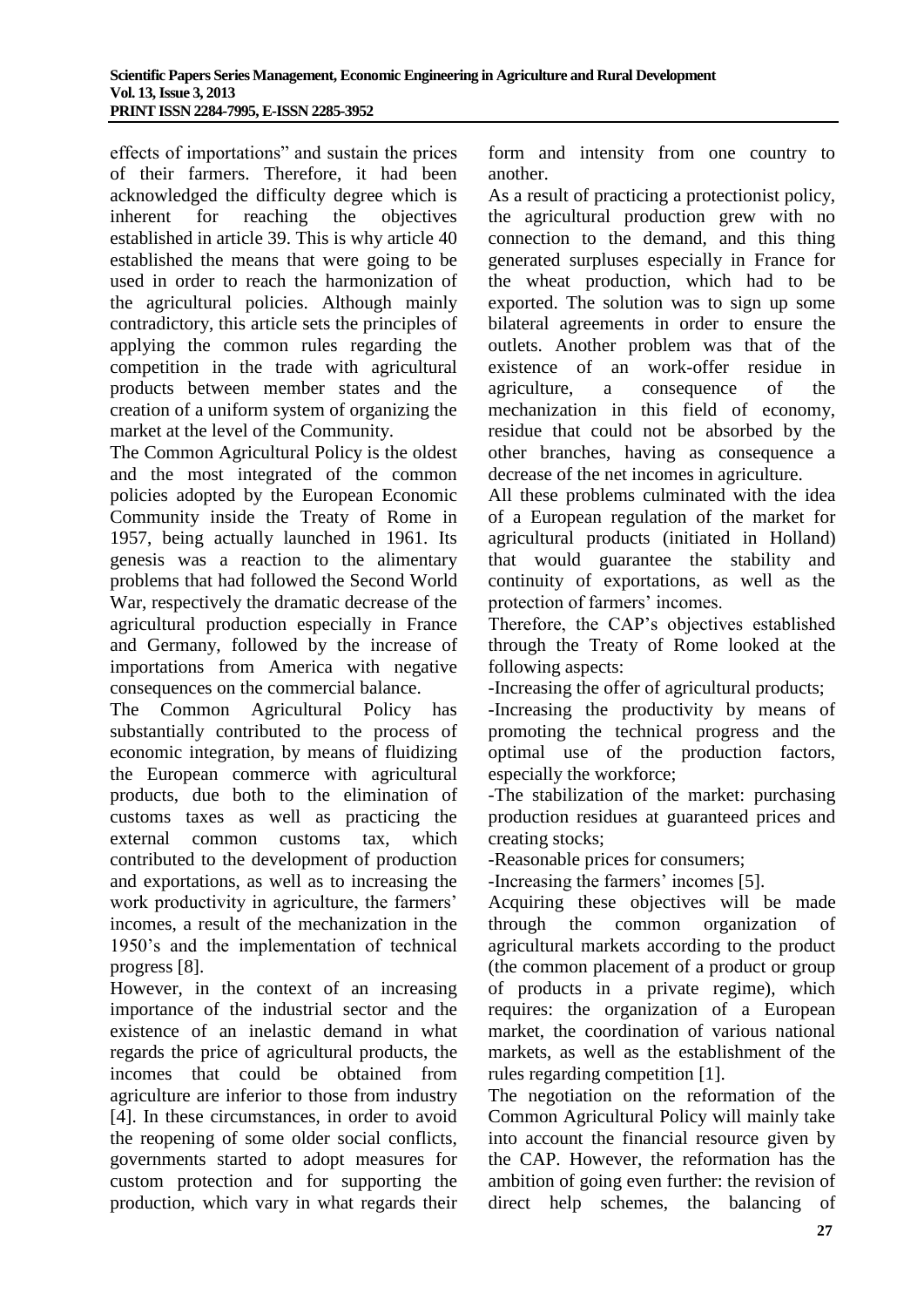subventions and aids for rural development, the inclusion of ecologic themes or the amelioration of the European agriculture's competitiveness. In this context, it is necessary to evaluate the positions of the various actors involved in this process, with the purpose of providing a bigger image of the force equilibrium at a European level.

As the CAP has developed and become more sophisticated, in line with the requirements EU citizens, the following factors have gained greater importance: care for the welfare of society rural improving food quality in Europe, ensuring food safety, ensuring protecting the environment for future generations to ensure better conditions for health and animal protection, achieving all of the above at minimal cost to the EU budget (which is funded largely by taxpayers, ie ordinary citizens) [7].

**The conservative side**. This category includes France, first of all, the country that benefited and still benefits from CAP, as well as countries such as Greece or the vast majority of the new member states from Eastern Europe, including Romania. This group of states, as the French President Sarkozy was saying, sustains "a new Common Agricultural Policy funded on prices and communitarian preference", which means the preserving of the status-quo. The states platoon lead by France sustains the preservation at the same standards of the communitarian agricultural budget (approximately 40% of the total European budget) and defends, at the same time, the First Pile of subventions for production in the detriment of a prioritization of a rural development via the Second Pile. The new elements that this heterogeneous group of states sustains include measures that are in trend, like: protecting biodiversity, ameliorating the ecologic conditionality in order to obtain European financing, and a better connectivity of agriculture on the market. Inside this group we find a special group formed of the new member states that, by protecting investments, actively militate for the simplification and the harmonization of their allotment [6].

This conservatory position of various member states is very actively sustained by the powerful agricultural lobby from the European level, which brings forward numbers that show a well-financed European agriculture. According to these, the European agriculture that produces 30 million workplaces in the entire EU must remain strong and well financed in order to produce aliments and create public goods such as protecting the environment and biodiversity, ameliorating and protecting the natural environment – including by means of creating specific conditions of fighting against flooding or desertification [5].

**The reformist side**. On the other side of the spectrum of interests we find a group of actors led by Great Britain, a traditional critic of CAP, sustained by countries such as Denmark, Sweden or Holland. According to these, the Common Agricultural Policy must be profoundly reformatted so that it would take into consideration the new economic conditions in Europe, conditions that imply a reevaluation of the EU's priorities. Therefore, Europe's main priority in the new context is the amelioration of the economic competitiveness, including the agricultural area. This thing would be translated by the substantial decrease of agricultural subsidies in favor of a more flexible financing system, based on contractual principles, in which ecoconditionality would be ameliorated and which would focus on agriculture's multifunctionality. This group of countries sustains not only the decrease of subventions but also an obligatory modulation that would transfer more and more funds from the First Pile towards rural development and (co)financing precise and easily assessable projects. Finally, according to these, a strong rural development Second Pile, based on the eco-conditionality principle and oriented towards the market would contribute even better to the amelioration of the fight against climatic changes

Therefore, while Great Britain already strongly sustained a significant decrease of the budget allotted to the CAP, its usual allies didn't followed the same path, but supported,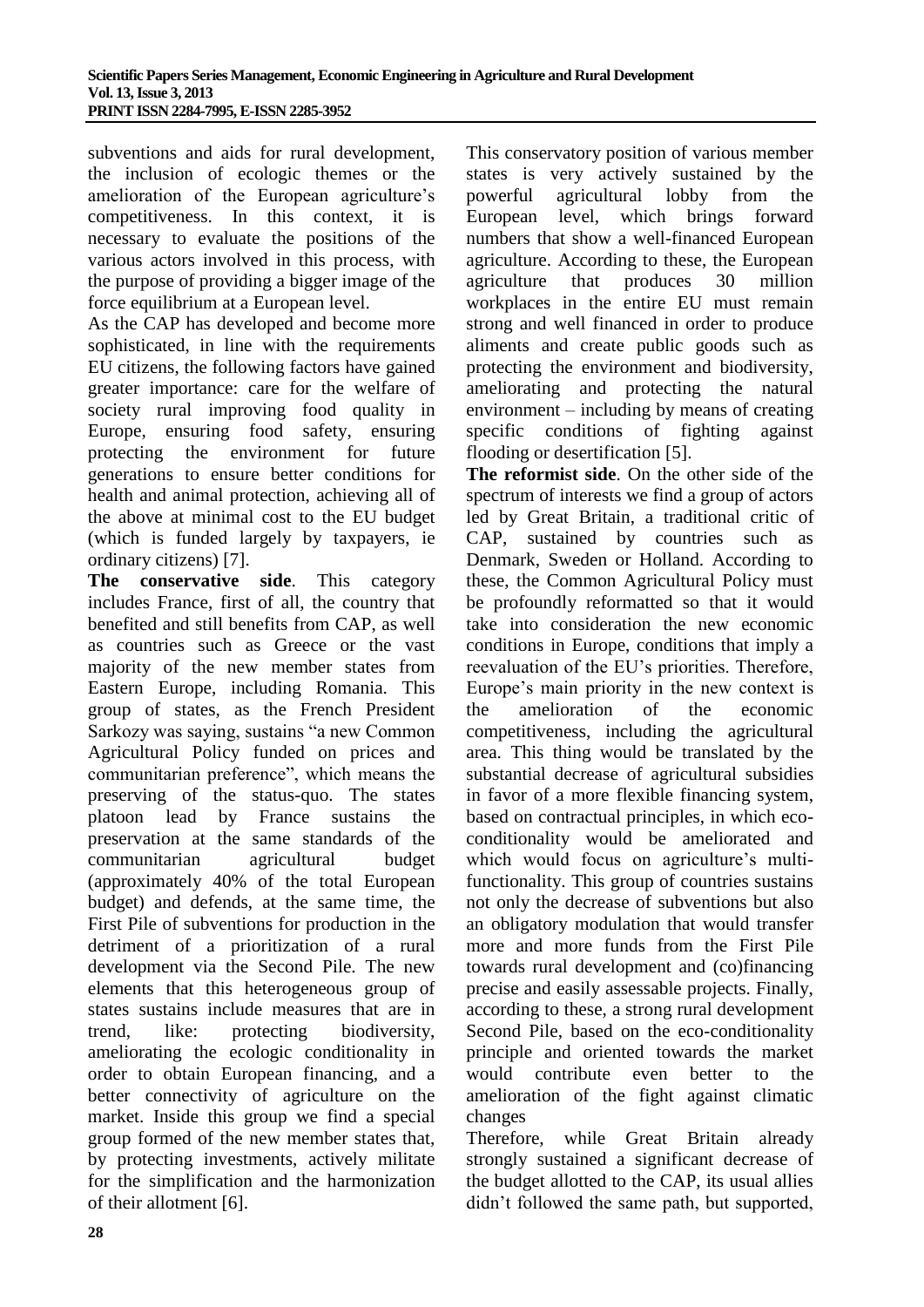at least for the moment, the traditionalist side, sustaining the preservation of the CAP's budget to the current standards.

**The moderate side.** In the context of the dilemmas between the conservatory and the reformist sides, there are at least two actors that have a rather moderate position. The first of them is, somehow naturally, the European Commission, which must aggregate the various interests in a balanced legislative proposal in order to facilitate a future consensus of the legislators (The European Parliament has a co-decisional power in the agricultural domain after the activation of the Treaty of Lisbon). In this sense, Dacian Cioloş, the Commissary for Agriculture, proved that he has a middle position, despite the fears regarding his partnership with the conservatory side. Although he strongly sustained the preservation of the current CAP's budget, he showed to be really open to the principles of a multi-functional and flexible agriculture: "I cannot imagine the rural area without agriculture, but I cannot see it only with agriculture" [11]. Moreover, the new commissary showed that he wants a simplification and a bigger clarity of allotting subventions via the First Pile, being preoccupied at the same time with ecologic themes and a better integration of these in the new Common Agricultural Policy.

On the other side, at least until now, the European Parliament seems to have been placed on the same moderation line when it comes to the CAP reformation. In a recently adopted resolution, the European deputies sustain the preservation at the same level of financing "at least in the following period of financial programming" (2013-2020). It was expected that ecologic themes such as the protection of biodiversity or ecoconditionality should be present in the Parliament's position (this usually being the EP's appanage), but what it unusual is the underrated support given by the deputies to rural development. The rather fade position of the euro-parliamentarians can be explained through the unexpectedly wide consensus over this resolution which probably diluted the strong positions of the political groups.

However, it is expected that after the activation of the Commission's legislative proposal, the positions of the political groups to be more trenchant.

Finally, in what regards the public opinion, it seems to be rather inclined towards a traditionalist vision of the CAP, being normally satisfied with its current state. Therefore, 90% of the citizens interviewed as part of a Euro-barometer survey, consider that agriculture and the rural areas are vital for Europe. In the same sense, 83% of the interviewed ones sustain the preservation of the current level of subventions simultaneously with keeping at the same standards or even increasing the CAP's budget (only 17% consider that the agricultural budget is too high). In what regards the ecologic themes, most of the Europeans (82%) sustain the integration of the preoccupations for environmental protection in the CAP's mechanisms, prioritizing at the same time the process of ensuring safe and quality products (Romanians do not share this opinion, as they consider as main priority the ensuring of a stable life standard for the farmers – 60% of the respondents).

Therefore, from the force equilibrium at the European level we can notice, at least for the moment, an advantage of the conservatory side in what regards the negotiations regarding the future of the Common Agricultural Policy after 2013.

## **CONCLUSIONS**

The initial goal of the Common Agricultural Policy was that of ensuring the autosufficiency and stability of agro-alimentary products' markets; afterwards, after the elimination of the definitive danger of the alimentary penury and after offering the farmers and the processors in the CAP funding states a proper life standard, the achievements in the agro-alimentary sector have become more than sufficient (a 20% bigger production of cereals as compared to its needs and the agricultural production would increase with a 2% average while the demand was staying the same or even